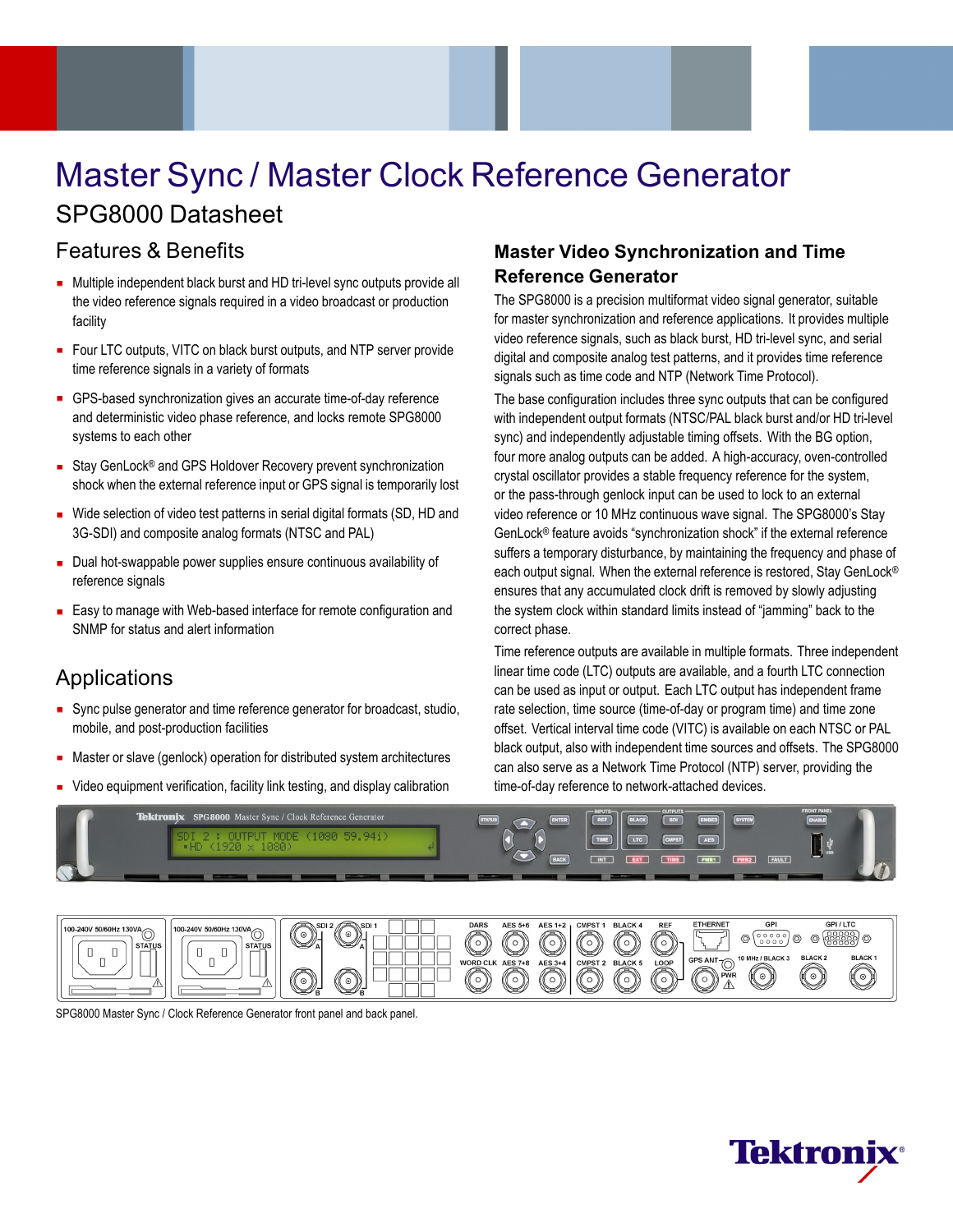# **Optional GPS Receiver**

The GPS option adds an internal GPS receiver to the SPG8000. When connected to an external antenna that supplies the standard GPS RF signal, the SPG8000 can utilize the GPS system's stable frequency reference. The GPS signal also includes a precise time-of-day reference that can be used for all time code outputs. Similar to the Stay GenLock® feature, the SPG8000 can maintain the video frequency and phase when the GPS signal is interrupted, and the Holdover Recovery mode will ensure a shock-free re-alignment of frequency and phase when the GPS signal is restored.

# **Test Signal Outputs**

The SPG8000 can be optionally configured with a variety of test signal outputs. Option BG includes two composite analog outputs (NTSC or PAL) that can be used to generate test patterns such as color bars, or serve as additional black burst outputs. Option SDI adds two fully independent serial digital video generator channels of two outputs each. Each channel can be configured to any standard SD or HD-SDI format and frame rate. The selected test pattern can be generated on both outputs per channel, or one output can generate digital black. Option 3G extends the functionality of the SDI test signal outputs by adding 3 Gb/s SDI formats. A wide variety of standard test patterns are included, such as color bars, convergence grid, step scales, ramps, multiburst, SDI pathological test matrix and a real-time programmable zone plate generator. Bitmap images can be downloaded to the SPG8000's flash memory for arbitrary user-defined test patterns. ID text, burn-in time code, circle, and color logo overlays can be added to any test pattern, and several ancillary data packet types, including ancillary time code and user-defined packets, can be inserted into the SDI output signal.

# **Audio Reference Signals**

Several audio reference signals are available on the SPG8000. The base configuration includes a 48 kHz word clock output, and option AG adds five AES/EBU output pairs. One pair is dedicated to a Digital Audio Reference Signal (DARS) output, and the other four pairs are used for test tone generation, with independent tone frequency and amplitude settings for each of the 8 channels. Audio tone generation is also included with the SDI option, as embedded audio on each of the SDI outputs.

# **Remote Access**

The SPG8000 includes a 10/100/1000BASE-T Ethernet interface for remote access to the instrument. A web-based user interface can be used for all configuration settings and for monitoring system status. Alarm and key status information is also available via Simple Network Management Protocol (SNMP) messaging, enabling easy integration with network management systems. Remote control and alarm reporting is also available via a general purpose interface (GPI). The SPG8000 has a front-panel USB port that can be used to backup and restore presets and other user data, and to perform system firmware upgrades.

# **Optional Backup Power Supply**

For mission-critical applications, the SPG8000 can be configured with a second power supply module. Under normal operation, the designated backup supply is seldom used, ensuring that it has maximum remaining life

should the primary supply fail. The backup supply is load-tested once each day to verify that it can serve as the primary supply if necessary. The usage time of each supply is logged as "temperature-weighted hours", a metric that best estimates the calculated life of the supply. A front-panel LED will indicate when the supply is nearing its end-of-life. If the primary supply is interrupted for any reason, the system will switch to the backup without any disruption to system operation. Power supply modules are hot-swappable for easy replacement, and feature a locking mechanism to prevent the power cable from accidental disconnection.

# **Characteristics**

**Reference Input**

# **Inputs**

| <b>Characteristic</b>            | <b>Description</b>                                                                                                                                             |
|----------------------------------|----------------------------------------------------------------------------------------------------------------------------------------------------------------|
| Connector                        | BNC ×2, passive loop-through                                                                                                                                   |
| Input Impedance                  | 75 Ω                                                                                                                                                           |
| Input Signal                     | NTSC/PAL black burst<br>HD tri-level sync<br>1080/60/59.94/501<br>1080/30/29.97/25/24/23.98P<br>1080/24/23.98PsF<br>720/60/59.94/50P<br>10 MHz continuous wave |
| Amplitude Range                  | $-8$ dB to $+6$ dB                                                                                                                                             |
| S/N Ratio                        | $>40$ dB                                                                                                                                                       |
| <b>SCH Phase</b>                 | $0 \pm 40^{\circ}$                                                                                                                                             |
| Return Loss                      | $\geq$ 30 dB at 300 kHz to 10 MHz                                                                                                                              |
| Lock Stability                   | $\pm 3$ dB amplitude change: <1 ns<br>Jitter with burst lock: <0.5°<br>Jitter with sync lock: <1 ns<br>Jitter with CW lock: $\leq 1$ ns (typ. 1°)              |
| Genlock<br><b>Characteristic</b> | <b>Description</b>                                                                                                                                             |
| Timing Adjustment<br>Range       | Anywhere in the color frame                                                                                                                                    |
| Timing Adjustment<br>Resolution  | <0.5° of NTSC/PAL subcarrier, 1 ns with tri-level sync<br>input                                                                                                |
| <b>Color Framing</b>             | Keeps accuracy even with $\pm 45^{\circ}$ SCH error of input<br>reference signal                                                                               |

# **GPS Receiver (Option GPS)**

Genlock Range  $\pm 7.5 \times 10^{-6}$ 

| <b>Characteristic</b>   | <b>Description</b>                                |
|-------------------------|---------------------------------------------------|
| <b>Type</b>             | L1 frequency (1575.42 MHz), C/A Code, 12 channels |
| Time Accuracy           | Within 150 ns to GPS/UTC                          |
| <b>Acquisition Time</b> | From cold start, <46 sec (50%), <50 sec (90%)     |

# **GPS Antenna Input (Option GPS)**

| Characteristic                     | <b>Description</b>                          |
|------------------------------------|---------------------------------------------|
| Connector                          | <b>BNC</b>                                  |
| Input Impedance                    | 50 $\Omega$ , internally terminated         |
| DC Antenna Power<br>Output Voltage | 3.3 V or 5 V at 55 mA                       |
| <b>Fault Protection</b>            | Short-circuit/open detection and protection |
| <b>Return Loss</b>                 | 8 dB at 1575 MHz                            |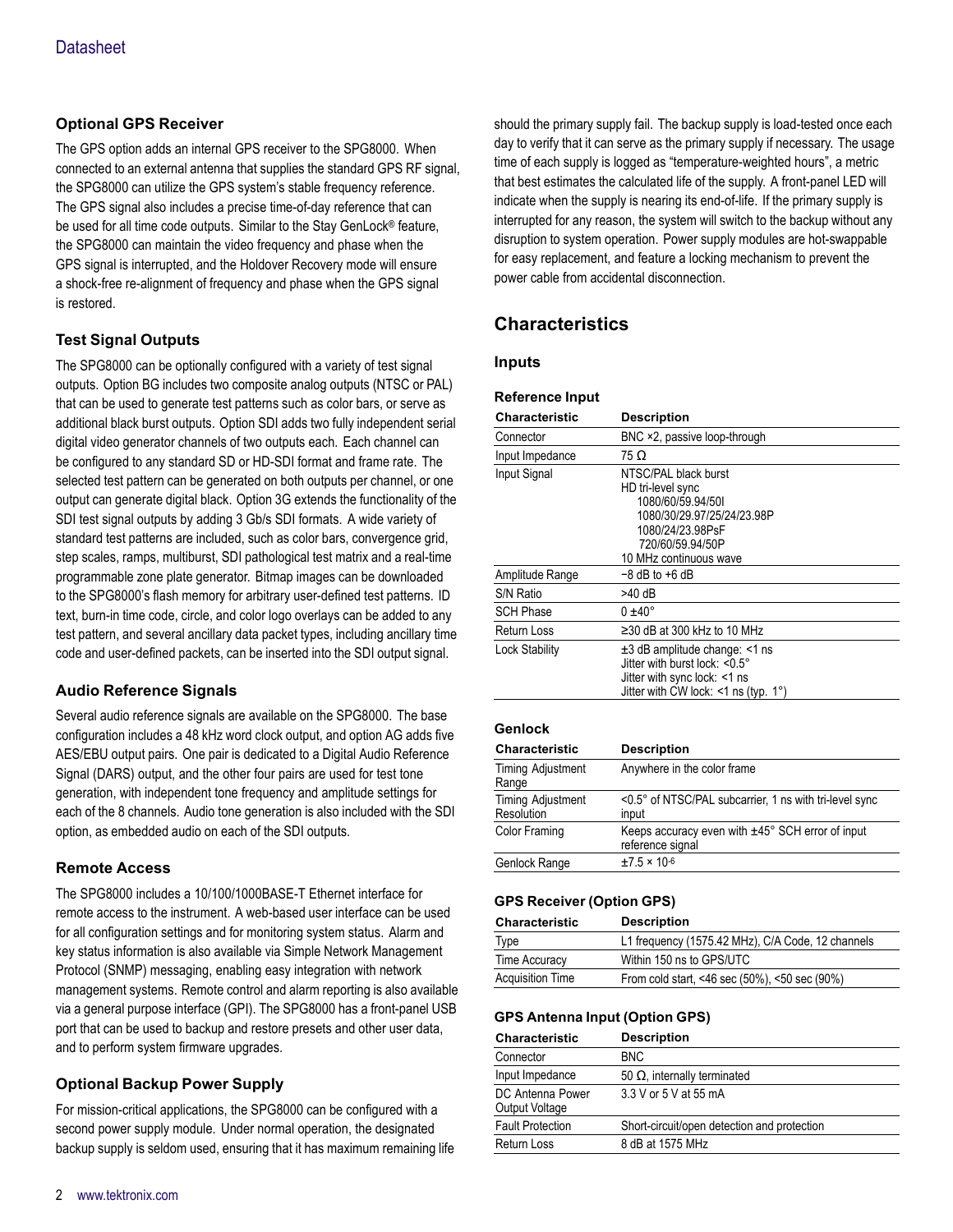# **Time Reference**

| Characteristic                | <b>Description</b>                                                                 |
|-------------------------------|------------------------------------------------------------------------------------|
| Source                        | GPS signal, LTC input, or VITC read from NTSC/PAL<br>genlock input                 |
| Time Zone Offset              | $-23:59$ to $+23:59$                                                               |
| Daylight Saving<br>Adjustment | Start/end from recurring calendar or manually scheduled,<br>with adjustable offset |
| Leap Second<br>Adjustment     | Inserted at 00:00 UTC on the scheduled date, or<br>deferred up to 24 hours         |

# **LTC Input**

| <b>Characteristic</b> | <b>Description</b>                                                                                        |
|-----------------------|-----------------------------------------------------------------------------------------------------------|
| Connector             | Available through D-sub 15-pin connector. Optional<br>break-out cable to XLR connector available          |
| Formats               | 24 fps (24 Hz or 23.98 Hz), 25 fps, 30 fps, 30 fps<br>drop-frame (29.97 Hz) per SMPTE 12M                 |
| Timing to Video       | Compliant with SMPTE 12M and continues to operate<br>over at least 90% of possible timing range           |
| Signal Voltage Range  | 0.5 to 10 $V_{p,p}$ differential, 1 to 5 $V_{p,p}$ single ended                                           |
| Noise Tolerance       | -30 dB SNR RMS white noise with 10 kHz BW to the p-p<br>signal level, or -10 dB SNR for 5 MHz white noise |
| Hum Tolerance         | 0 dB hum-to-signal ratio                                                                                  |
| Error Immunity        | 100 consecutive frames with consistent time code must<br>be detected for time to be considered valid      |
| Input Impedance       | Nominal 600 $\Omega$ differential, 300 $\Omega$ single ended                                              |

# **Outputs**

### **Reference Outputs**

| <b>Characteristic</b>      | <b>Description</b>                                                                                                                                                                                                                                                                                         |
|----------------------------|------------------------------------------------------------------------------------------------------------------------------------------------------------------------------------------------------------------------------------------------------------------------------------------------------------|
| Number of Outputs          | 3 analog sync outputs in base configuration, up to 7 with<br>Option BG                                                                                                                                                                                                                                     |
| Connector                  | <b>BNC ×3-7</b>                                                                                                                                                                                                                                                                                            |
| Formats                    | NTSC/PAL black burst, HD tri-level sync, or 10 MHz<br>continuous wave                                                                                                                                                                                                                                      |
| <b>Format Combinations</b> |                                                                                                                                                                                                                                                                                                            |
| NTSC/PAL black<br>burst    | Available on all outputs (BLACK 1-5 and CMPST 1-2)                                                                                                                                                                                                                                                         |
| HD tri-level sync          | Black outputs 1-3 can independently produce any of<br>the formats from the integer rate group (24,25,30,50,60)<br>Hz) or the non-integer rate group. (23.98, 29.97, 59.94<br>Hz). Blacks outputs 4-5 can also independently produce<br>any of the formats from either the same or the other rate<br>group. |
| 10 MHz CW                  | BLACK 3 output only                                                                                                                                                                                                                                                                                        |
| Output Impedance           | 75 Ω                                                                                                                                                                                                                                                                                                       |
| <b>Return Loss</b>         | $\geq$ 30 dB to 30 MHz                                                                                                                                                                                                                                                                                     |

# **Black Burst Outputs**

| <b>Characteristic</b>    | <b>Description</b>                                                         |
|--------------------------|----------------------------------------------------------------------------|
| Standards                | SMPTE 170M. ITU-R BT.1700-1. EBU N14. SMPTE<br>RP154, RP318M-B             |
| Formats                  | NTSC-M (7.5 IRE black), NTSC-J (0 IRE black), PAL-B                        |
| Time Code                | Optional VITC insertion                                                    |
| Line                     | One or two lines, user selectable                                          |
| Source                   | Time-of-day with adjustable offset, or program (elapsed)<br>time counter   |
| Amplitude Accuracy       | $±2\%$                                                                     |
| <b>SCH Phase</b>         | $\leq$ ±5 $^{\circ}$                                                       |
| <b>Timing Adjustment</b> | Independent per output                                                     |
| Range                    | Anywhere in the color frame                                                |
| Resolution               | Clock resolution 18.5 ns (1/54 MHz)<br>Fine resolution 0.1 ns on BLACK 1-3 |

# **HD Tri-Level Sync Outputs**

| <b>Characteristic</b>    | <b>Description</b>                                                                      |
|--------------------------|-----------------------------------------------------------------------------------------|
| <b>Standards</b>         | SMPTE 240M, 274M, 296M, RP211                                                           |
| Formats                  | 1080/60/59.94/501<br>1080/30/29.97/25/24/23.98P<br>1080/24/23.98PsF<br>720/60/59.94/50P |
| Amplitude Accuracy       | ±2%                                                                                     |
| <b>Timing Adjustment</b> | Independent per output                                                                  |
| Range                    | Anywhere in the color frame                                                             |
| Resolution               | Clock resolution 13.5 ns (1/74.25 MHz)<br>Fine resolution 0.2 ns for BLACK 1-3          |

# **LTC Outputs**

| <b>Characteristic</b> | <b>Description</b>                                                                                |
|-----------------------|---------------------------------------------------------------------------------------------------|
| Number of Outputs     | 3 or 4 (LTC1 is selectable as input or output)                                                    |
| Connector             | Available through D-sub 15-pin connector; Optional<br>break-out cable to XLR connectors available |
| Formats               | 24 fps (24 Hz or 23.98 Hz), 25 fps, 30 fps, 30 fps<br>drop-frame (29.97 Hz) per SMPTE 12M         |
| Source                | Time-of-day with adjustable offset, or program (elapsed)<br>time counter                          |
| Output Amplitude      | $5 \text{ V } \pm 10\%$ , adjustable from 0.5 V to 5 V in 0.5 V steps                             |

# **Word Clock Output**

| Characteristic | <b>Description</b>                                                 |
|----------------|--------------------------------------------------------------------|
| Connector      | BNC ×1                                                             |
| Output Level   | 5 V DC (CMOS compatible) or 1 V AC into 75 $\Omega$ (AES<br>level) |
| Frequency      | 48 kHz                                                             |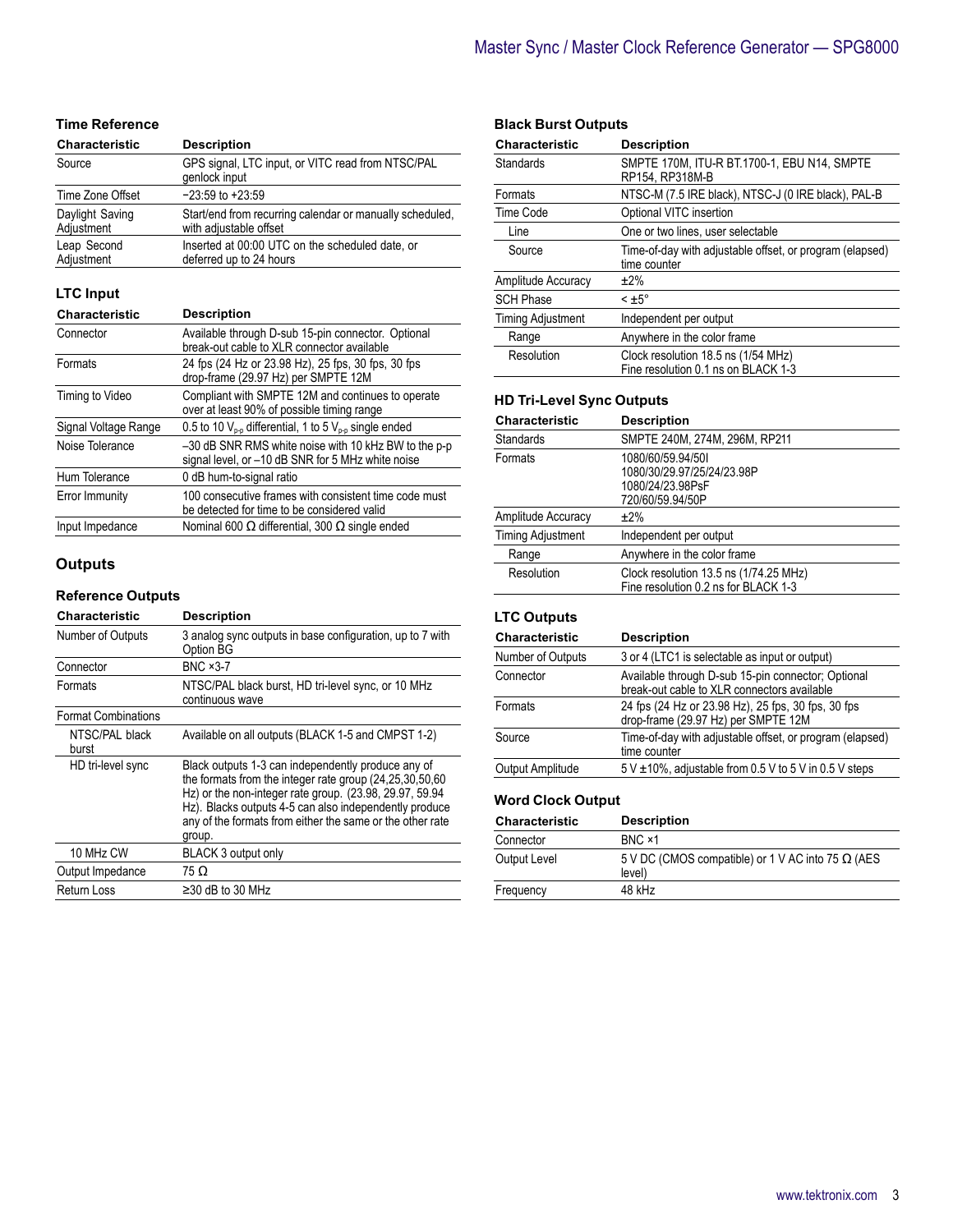# **Serial Digital Test Signal Outputs (Option SDI)**

| Characteristic           | <b>Description</b>                                                                                   |
|--------------------------|------------------------------------------------------------------------------------------------------|
| Number of Outputs        | 2 independent test pattern generators with 2 outputs<br>each                                         |
| Video Signal             | Test pattern on both outputs or test pattern on one output<br>and digital black on the second output |
| Connector                | BNC ×4                                                                                               |
| Output Impedance         | 75 Ω                                                                                                 |
| Output Amplitude         | 800 mV <sub>p-p</sub> $\pm 3\%$                                                                      |
| Overshoot                | $\leq$ 1% (typical)                                                                                  |
| Rise/Fall Time           |                                                                                                      |
| <b>HD, 3G</b>            | ≤70 ps (typical) (20-80%)                                                                            |
| SD                       | ≤700 ps (typical) (20-80%)                                                                           |
| <b>Jitter</b>            |                                                                                                      |
| <b>HD, 3G</b>            | $\leq$ 40 ps (typical) (alignment)<br>≤80 ps (typical) (timing)                                      |
| <b>SD</b>                | $\leq$ 200 ps (typical) (alignment)<br>≤200 ps (typical) (timing)                                    |
| <b>Timing Adjustment</b> | Independent per generator channel                                                                    |
| Range                    | Anywhere in the frame                                                                                |
| Resolution               | One clock cycle at the Y, G, or X pixel rate                                                         |
| <b>Return Loss</b>       | $\ge$ 15 dB from 5 MHz to 2.5 GHz (typical)<br>$\geq$ 10 dB from 2.5 GHz to 3 GHz (typical)          |

# **Standard Definition (SD) Formats**

| <b>Characteristic</b> | <b>Description</b>                                      |
|-----------------------|---------------------------------------------------------|
| Standards             | SMPTE 259M, 272M, 291M                                  |
| <b>Bit Rate</b>       | 270 Mb/s                                                |
| Formats               | 720×486/59.94/I (525 lines)<br>720×576/50/I (625 lines) |

# **High Definition (HD) Formats**

| <b>Characteristic</b> | <b>Description</b>                                                                                                                           |
|-----------------------|----------------------------------------------------------------------------------------------------------------------------------------------|
| Standards             | SMPTE 274M, 291M, 292M, 296M                                                                                                                 |
| <b>Bit Rate</b>       | 1.485 Gb/s and 1.485/1.001 Gb/s                                                                                                              |
| Formats               | 1280×720/60/59.94/50/30/29.97/25/24/23.98P<br>1920×1080/60/59.94/50L<br>1920×1080/30/29.97/25/24/23.98P<br>1920×1080/30/29.97/25/24/23.98PsF |

# **3 Gb/s Formats (Option 3G) test**

| <b>Characteristic</b> | <b>Description</b>                                             |
|-----------------------|----------------------------------------------------------------|
| Standards             | SMPTE 291M, 424M, 425-1                                        |
| <b>Bit Rate</b>       | 2.97 Gb/s and 2.97/1.001 Gb/s                                  |
| Alpha Channel         | Same as Y/G channel or flat field (0% to 100% in 10%<br>steps) |

| <b>Formats</b>      | <b>Sample Structure</b>                                                           | <b>Frame/Field Rates</b>                                         |
|---------------------|-----------------------------------------------------------------------------------|------------------------------------------------------------------|
| Level A             |                                                                                   |                                                                  |
| 1280×720            | 4:4:4 Y'C' <sub>B</sub> C' <sub>R</sub> (+A)/10-bit<br>4:4:4 R'G'B'(+A)/10-bit    | 60/59.94/50/30/29.97/<br>25/24/23.98P                            |
| 1920×1080           | 4:2:2 Y'C' <sub>R</sub> C' <sub>R</sub> /10-bit                                   | 60/59.94/50P                                                     |
|                     | 4:4:4 Y'C' <sub>B</sub> C' <sub>R</sub> $(+A)/10$ -bit<br>4:4:4 R'G'B'(+A)/10-bit | 60/59.94/501<br>30/29.97/25/24/23.98P<br>30/29.97/25/24/23.98PsF |
|                     | $4:4:4$ Y'C' <sub>R</sub> C' <sub>R</sub> /12-bit<br>4:4:4 R'G'B'/12-bit          | 60/59.94/501<br>30/29.97/25/24/23.98P                            |
|                     | 4:2:2 Y'C' <sub>R</sub> C' <sub>R</sub> /12-bit                                   | 60/59.94/501<br>30/29.97/25/24/23.98P<br>30/29.97/25/24/23.98PsF |
| 2048×1080           | 4:4:4 R'G'B'/12-bit<br>4:4:4 X'Y'Z'/12-bit                                        | 30/29.97/25/24/23.98P<br>30/29.97/25/24/23.98PsF                 |
| Level B Dual-Link   |                                                                                   |                                                                  |
| 1920×1080           | 4:2:2 Y'C' <sub>B</sub> C' <sub>R</sub> /10-bit                                   | 60/59.94/50P                                                     |
|                     | 4:4:4 Y'C' <sub>B</sub> C' <sub>R</sub> (+A)/10-bit<br>4:4:4 R'G'B'(+A)/10-bit    | 60/59.94/501<br>30/29.97/25/24/23.98P<br>30/29.97/25/24/23.98PsF |
|                     | 4:4:4 Y'C'RC'R/12-bit<br>4:4:4 R'G'B'/12-bit                                      | 60/59.94/501<br>30/29.97/25/24/23.98P<br>30/29.97/25/24/23.98PsF |
|                     | 4:2:2 Y'C' <sub>B</sub> C' <sub>R</sub> $(+A)/12$ -bit                            | 60/59.94/501<br>30/29.97/25/24/23.98P<br>30/29.97/25/24/23.98PsF |
| 2048×1080           | 4:4:4 R'G'B'/12-bit<br>4:4:4 X'Y'Z'/12-bit                                        | 30/29.97/25/24/23.98P<br>30/29.97/25/24/23.98PsF                 |
| Level B Dual-Stream |                                                                                   |                                                                  |
| 2× 1920×1080        | 4:2:2 Y'C' <sub>R</sub> C' <sub>R</sub> /10-bit                                   | 60/59.94/501<br>30/29.97/25/24/23.98P<br>30/29.97/25/24/23.98PsF |
| 2×1280×720          | $4:2:2$ Y'C' <sub>R</sub> C' <sub>R</sub> /10-bit                                 | 60/59.94/50/<br>30/29.97/25/24/23.98P                            |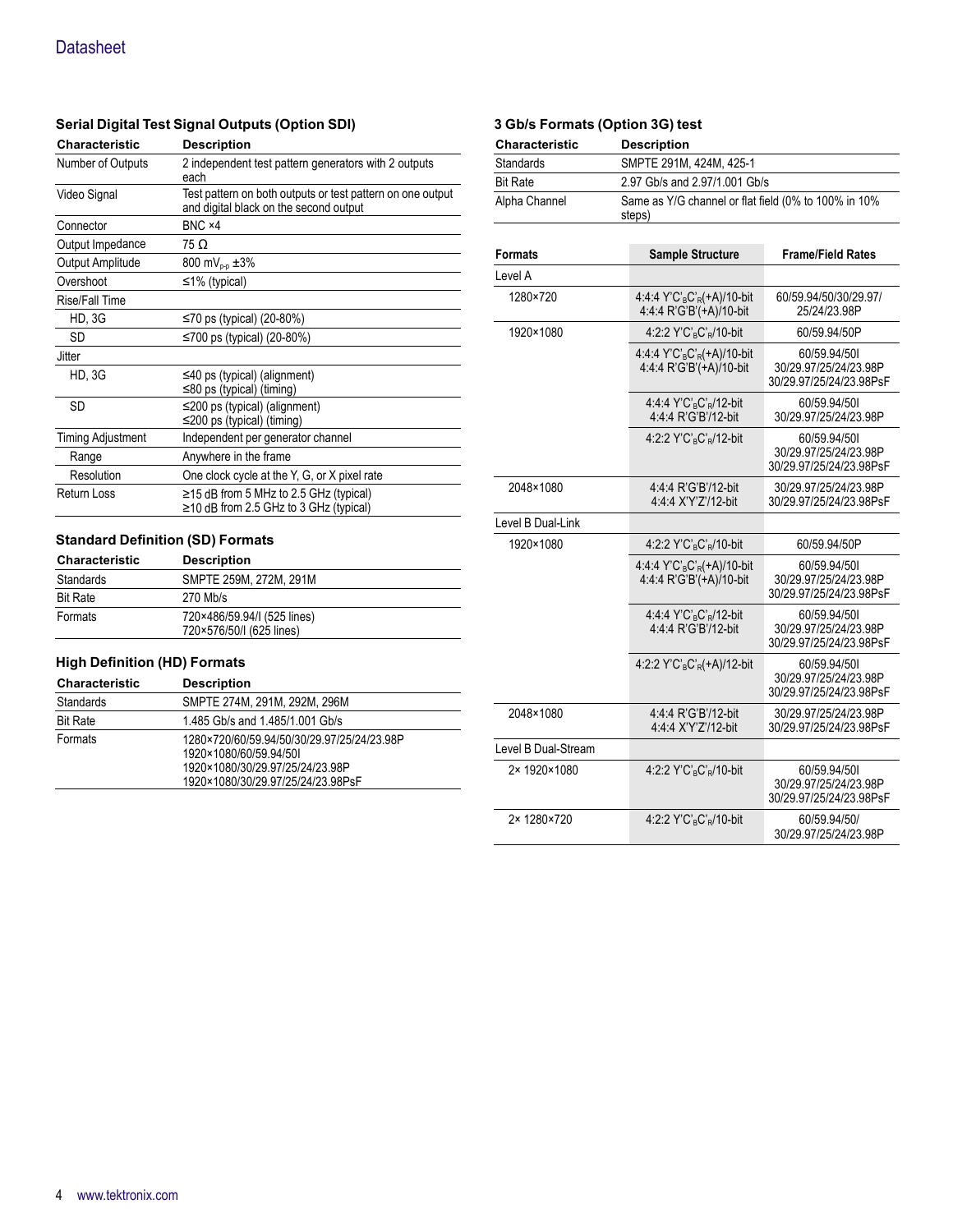| <b>Test Patterns</b>      |                                                                                                                                                                                                             |
|---------------------------|-------------------------------------------------------------------------------------------------------------------------------------------------------------------------------------------------------------|
| <b>Characteristic</b>     | <b>Description</b>                                                                                                                                                                                          |
| Color Bars                | 100%, 75%, SMPTE EG1, SMPTE RP219,<br>SMPTE EG432-1                                                                                                                                                         |
| <b>Flat Field</b>         | Full field 0% (Black), 50%, 100% (White), Red, Green,<br>Blue, Cyan, Magenta, Yellow                                                                                                                        |
| <b>Linearity Test</b>     | Ramp, Limit Ramp, Valid Ramp, Shallow Ramp Matrix,<br>5/10 Step Staircase                                                                                                                                   |
| Monitor                   | Checkerboard, Clean Aperture, Convergence,<br>Black-White Step Scale, Black-Dark Gray Step<br>Scale, Pluge and Luma Reference, Production<br>Aperture, Window, SMPTE 303M Color Reference,<br>ChromaDuMonde |
| <b>SDI Pathological</b>   | Equalizer Test, PLL Test, SDI Matrix per SMPTE<br>RP178/RP198                                                                                                                                               |
| <b>Frequency Response</b> | Multiburst, Real-time parametric moving zone plate                                                                                                                                                          |
| Pulses                    | 2T Pulse and Bar, Color Pulses, Co-siting Pulse                                                                                                                                                             |
| <b>Full-frame Picture</b> | User-defined bitmap files (BMP format) can be<br>downloaded to flash memory and displayed in any format                                                                                                     |

# **Video Overlays**

| Characteristic     | <b>Description</b>                                                                                                                                                                                                                                                                                                                                                                          |
|--------------------|---------------------------------------------------------------------------------------------------------------------------------------------------------------------------------------------------------------------------------------------------------------------------------------------------------------------------------------------------------------------------------------------|
| Logo               | 24-bit color bitmap file (BMP format) or 32-bit with<br>transparency, up to 1920×1080 pixel size. Adjustable<br>on-screen position.                                                                                                                                                                                                                                                         |
| <b>ID</b> Text     | Programmable string from front-panel entry (printable<br>ASCII characters) or downloaded text file (UTF-8<br>encoding) for any Unicode characters. A preinstalled<br>TrueType font is provided for Latin, Greek, and Cyrillic<br>characters; an alternate TrueType font file may be<br>downloaded to support other character sets. Character<br>size is adjustable (%APH, 0.1% resolution). |
| Burnt-in Time Code | On-screen display of the current time code value<br>(HH:MM:SS:FF) for the output, updated every field.<br>Character size is 10% APH.                                                                                                                                                                                                                                                        |
| Circle             | Adjustable diameter (%APH).                                                                                                                                                                                                                                                                                                                                                                 |
| Border             | Text and circle overlays are rendered as near-white<br>objects, with a selectable enclosing near-black bounding<br>area.                                                                                                                                                                                                                                                                    |
| <b>Blink</b>       | Text and circle overlays can blink on and off for dynamic<br>on-screen activity.                                                                                                                                                                                                                                                                                                            |
| Position           | All overlay objects have adjustable on-screen position.                                                                                                                                                                                                                                                                                                                                     |

# **Embedded Audio**

| <b>Characteristic</b>         | <b>Description</b>                                   |
|-------------------------------|------------------------------------------------------|
| Standards                     | SMPTE 272M (SD), 299 (HD/3G)                         |
| <b>Active Channels</b>        | 16 channels (SD, HD, 3G-A), 32 channels (3G-B)       |
| Sample Frequency              | 48 kHz                                               |
| Digital Coding                | 24 bits (HD, 3G), 20 bits (SD)                       |
| Signal Alignment              | Async. and Sync. (no frame #), Synchronous (frame #) |
| <b>Tone Frequency</b>         | 10.0 Hz to 20000.0 Hz, 0.5 Hz resolution             |
| Level                         | $-60$ to 0 dBFS, 1 dB steps                          |
| <b>Channel Identification</b> | Audible click, AES channel origin bytes              |
|                               |                                                      |

| <b>Ancillary Data</b>                  |                                                                                                                                                 |
|----------------------------------------|-------------------------------------------------------------------------------------------------------------------------------------------------|
| <b>Characteristic</b>                  | <b>Description</b>                                                                                                                              |
| Error Detection and<br>Handling        | EDH packet inserted in SD-SDI signals per SMPTE<br><b>RP165</b>                                                                                 |
| Video Payload Identifier               | Optional VPID insertion per SMPTE 352M                                                                                                          |
| Ancillary Time Code                    | Optional ATC insertion per SMPTE 12M-2                                                                                                          |
| Format                                 | ATC-LTC and/or ATC-VITC                                                                                                                         |
| Source                                 | Time-of-day with adjustable offset, or program (elapsed)<br>time counter                                                                        |
| User-programmable<br><b>ANC Packet</b> |                                                                                                                                                 |
| Content                                | DID, SDID, DC, UDW (255), CS. Automatically calculate<br>checksum and/or parity, or manual override.                                            |
| Location                               | Line number, sample offset, luma/chroma channel,<br>virtual link (3G)                                                                           |
| Mode                                   | Continuous insertion or single packet                                                                                                           |
|                                        |                                                                                                                                                 |
|                                        | <b>Composite Analog Test Signal Outputs (Option BG)</b>                                                                                         |
| <b>Characteristic</b>                  | <b>Description</b>                                                                                                                              |
| Number of Outputs                      | 2 independent test pattern generators                                                                                                           |
| Connector                              | BNC ×2                                                                                                                                          |
| <b>Standards</b>                       | SMPTE 170M, ITU-R BT.1700-1, EBU N14,<br>SMPTE RP154, RP318                                                                                     |
| Formats                                | NTSC-M (7.5 IRE black), NTSC-J (0 IRE black), and<br>PAL-B                                                                                      |
| <b>Test Patterns</b>                   |                                                                                                                                                 |
| <b>NTSC</b>                            | 100% Color Bars, 75% Color Bars, SMPTE EG1 Color<br>Bars, 40% Flat Field, Convergence, Pluge and Luma<br>Reference, Black with 10 Field ID      |
| PAL                                    | 100% Color Bars, 75% Color Bars, 100% Color Bars<br>over Red, 75% Color Bars over Red, 40% Flat Field,<br>Convergence, Pluge and Luma Reference |
| Time Code                              | Optional VITC insertion                                                                                                                         |
| Line                                   | One or two lines, user selectable                                                                                                               |
| Source                                 | Time-of-day with adjustable offset, or program (elapsed)<br>time counter                                                                        |
| Luminance Amplitude<br>Accuracy        | $±1\%$ (video at 100%)                                                                                                                          |
| Chroma Amplitude<br>Accuracy           | ±2%                                                                                                                                             |
| <b>Timing Adjustment</b>               | Independent per output                                                                                                                          |
| Range                                  | Anywhere in the color frame                                                                                                                     |
| Resolution                             | Clock resolution 18.5 ns (1/54 MHz)                                                                                                             |
| Output Impedance                       | 75 Ω                                                                                                                                            |
| <b>Return Loss</b>                     | $\geq$ 30 dB to 30 MHz                                                                                                                          |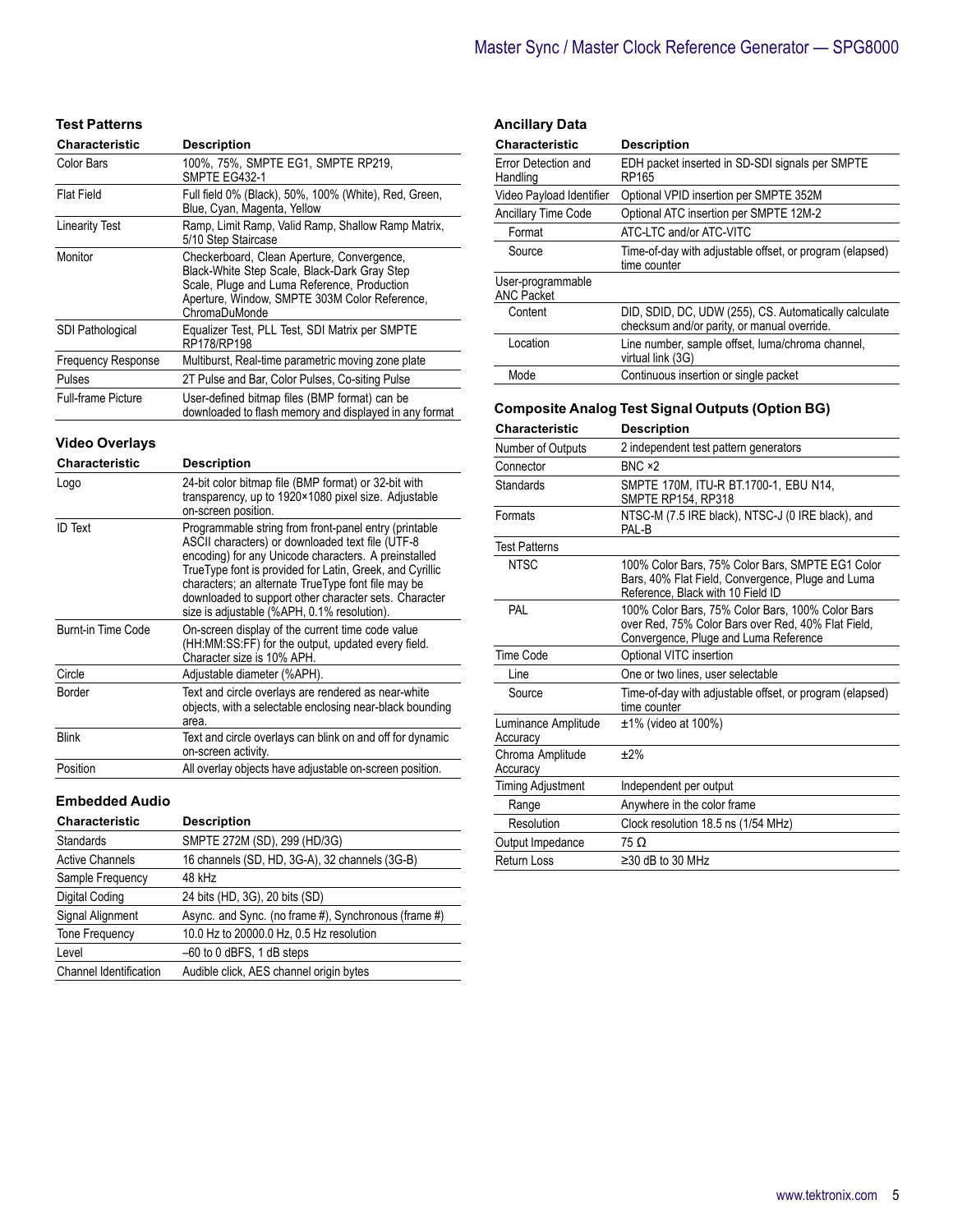# **Audio Test Signal Outputs (Option AG)**

| <b>Characteristic</b>          | <b>Description</b>                                                                                                                                                                   |
|--------------------------------|--------------------------------------------------------------------------------------------------------------------------------------------------------------------------------------|
| Standard                       | ANSI S4.40 (AES3), AES3-ID                                                                                                                                                           |
| Outputs                        | 8 channels (4 AES/EBU pairs)                                                                                                                                                         |
| Output Impedance               | $75 \Omega$ , unbalanced                                                                                                                                                             |
| Connector                      | BNC ×4                                                                                                                                                                               |
| Output Amplitude               | 1 V ±0.2 V                                                                                                                                                                           |
| Frequency (Hz)                 | 50, 100, 150, 200, 250, 300, 400, 500, 600, 750, 800,<br>1000, 1200, 1500, 1600, 2000, 2400, 3000, 3200, 4000,<br>4800, 5000, 6000, 8000, 9600, 10000, 12000, 15000,<br>16000. 20000 |
| Level                          | $-60$ to 0 dBFS, 1 dB step                                                                                                                                                           |
| Sampling Frequency             | 48 kHz (lock on video signal)                                                                                                                                                        |
| Quantization                   | Linear PCM, 20 or 24 bits (2's complement)                                                                                                                                           |
| <b>Transfer Coding</b>         | Bi-phase mark                                                                                                                                                                        |
| Audio/Video<br>Synchronization | Free run or synchronized with video framing                                                                                                                                          |
| <b>Timing Adjustment</b>       | $±160$ ms in 1 ms steps                                                                                                                                                              |

# **DARS Output**

| <b>Characteristic</b>  | <b>Description</b>                      |
|------------------------|-----------------------------------------|
| Outputs                | 2 channels (1 AES/EBU pair)             |
| Output Impedance       | $75 \Omega$ , unbalanced                |
| Connector              | BNC ×1                                  |
| Output Amplitude       | $1 + 0.2$ V                             |
| Frequency, Level       | No signal                               |
| Sampling Frequency     | 48 kHz (lock on video signal)           |
| Quantization           | Linear PCM, 20 or 24 s (2's complement) |
| <b>Transfer Coding</b> | Bi-phase mark                           |

# **General**

#### **Internal Oscillator**

| Characteristic                                            | <b>Description</b>                                                                                                        |
|-----------------------------------------------------------|---------------------------------------------------------------------------------------------------------------------------|
| Frequency Accuracy in<br><b>Internal Mode</b>             | $\pm$ 135 × 10 <sup>-9</sup> over 1-year calibration interval.<br>Typically $\pm 10 \times 10^{-9}$ just after adjustment |
| Frequency Accuracy<br>over Temperature                    | $\pm$ 2 × 10 <sup>-9</sup> for $\pm$ 5 °C variation<br>$\pm$ 10 × 10 <sup>-9</sup> for 0 to 50 °C                         |
| <b>Frequency Variation</b><br>from Vibration and<br>Shock | $\pm$ 25 × 10-9 from 6 ms half-sine shocks over 20q                                                                       |
| <b>Frequency Drift</b>                                    | $\leq$ ±100 $\times$ 10 <sup>-9</sup> per year for internal and Stay GenLock®<br>modes at constant temperature            |

| <b>Remote Access</b>  |                                                |
|-----------------------|------------------------------------------------|
| <b>Characteristic</b> | <b>Description</b>                             |
| Network Interface     | 10/100/1000 BASE-T                             |
| Configuration         | Web-based user interface, HTML with JavaScript |
| Management            | SNMP <sub>v2</sub>                             |
|                       |                                                |

# **General Purpose Interface**

| <b>Characteristic</b> | <b>Description</b>                                                                                                                                                                                                          |
|-----------------------|-----------------------------------------------------------------------------------------------------------------------------------------------------------------------------------------------------------------------------|
| Connector             | 9-pin D-sub connector for all input/output lines. Two<br>outputs and one input also available on the same 15-pin<br>D-sub connector as the LTC signals. Optional breakout<br>cable makes these available on BNC connectors. |
| Outputs               | Three, user-selectable to assert on specific events                                                                                                                                                                         |
| 1,2                   | Assert on one of: GPS signal warning, loss of lock, near<br>loss of lock, loss of input signal, or timer expiry                                                                                                             |
| 3                     | Assert on logical OR of any of: fan fault, loss of lock, near<br>loss of lock, loss of genlock input                                                                                                                        |
| Output Level          | $0.5 - 5V$                                                                                                                                                                                                                  |
| Inputs                | Two (using 4 pins on connector)                                                                                                                                                                                             |
|                       | User-selectable to signal GPS reacquisition, jam sync,<br>or restart timer                                                                                                                                                  |
| $\mathfrak{p}$        | Three pins on connector to recall preset 1-7                                                                                                                                                                                |
| Input Level           | $0.8 - 2.4$ V                                                                                                                                                                                                               |

# **Physical Characteristics**

| <b>Dimensions</b> | mm   | in.  |
|-------------------|------|------|
| Height            | 44   | 1.7  |
| Width             | 483  | 19   |
| Depth             | 559  | 21.5 |
| Weight            | kg   | Ib.  |
| Net               | 4.85 | 10.7 |

# **Environmental**

| <b>Characteristic</b>    | <b>Description</b>                                                                                |
|--------------------------|---------------------------------------------------------------------------------------------------|
| <b>Power Consumption</b> | 60 W (max) on active power supply input<br>60 W on backup supply input during 5 s daily load test |
| Temperature              | 0 to +50 $^{\circ}$ C                                                                             |
| Altitude                 | $3,000$ m $(9,842$ ft.)                                                                           |
| Source Voltage           | 100 to 240 V, 50/60 Hz                                                                            |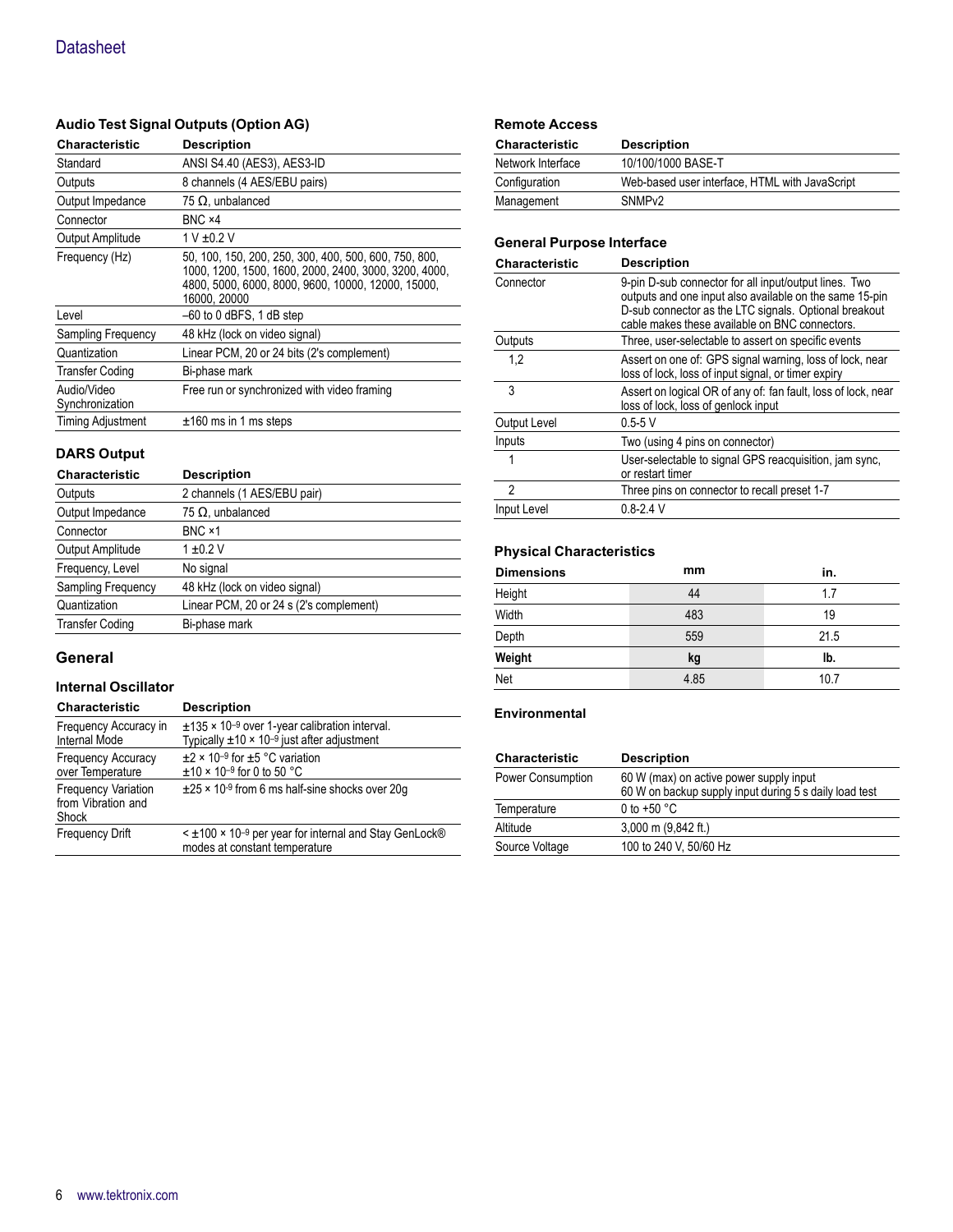# **Ordering Information**

#### **SPG8000**

Master Sync / Master Clock Reference Generator base unit

**Includes:** Genlock input with loop-through output, three analog composite black or HD tri-level sync outputs, LTC input/outputs (4 out or 1 in/3 out), 48 kHz word clock output; general purpose interface, 10/100/1000 Ethernet interface with NTP server and SNMP.

#### **Options**

| Option     | <b>Description</b>                                                                                                                                                                                                      |
|------------|-------------------------------------------------------------------------------------------------------------------------------------------------------------------------------------------------------------------------|
| <b>GPS</b> | Add GPS master clock synchronization capability,<br>including internal GPS receiver                                                                                                                                     |
| <b>BG</b>  | Add 2 channels of composite NTSC/PAL black or HD<br>tri-level outputs plus 2 channels of composite NTSC/PAL<br>test signal outputs                                                                                      |
| <b>SDI</b> | Add 2 channels of SD/HD SDI test signal generation on 2<br>outputs each. Each channel can generate a test pattern<br>on both outputs or a selected test pattern on one output<br>and digital black on the other output. |
| 3G         | Add 3G SDI format support (Opt. SDI required)                                                                                                                                                                           |
| AG         | Add DARS output (2 AES/EBU channels. plus 4 audio<br>tone outputs (8 AES/EBU channels)                                                                                                                                  |
| <b>DPW</b> | Add a second hot-swappable redundant (backup) power<br>supply (a second power cord option is required)                                                                                                                  |

#### **Power Cord Options**

All power cords include a locking mechanism except as otherwise noted.

| Option         | <b>Description</b>              |  |
|----------------|---------------------------------|--|
| A <sub>0</sub> | North American power            |  |
| A <sub>1</sub> | Universal European power        |  |
| A <sub>2</sub> | United Kingdom power            |  |
| A <sub>3</sub> | Australia power                 |  |
| A <sub>5</sub> | Switzerland power               |  |
| A <sub>6</sub> | Japan power                     |  |
| A10            | China power                     |  |
| A11            | India power (no locking cable)  |  |
| A12            | Brazil power (no locking cable) |  |
| A99            | No power cord                   |  |

#### **Service Options**

| Option          | <b>Description</b>                                                                           |
|-----------------|----------------------------------------------------------------------------------------------|
| C <sub>3</sub>  | <b>Calibration Service 3 Years</b>                                                           |
| C <sub>5</sub>  | <b>Calibration Service 5Years</b>                                                            |
| $\overline{D1}$ | <b>Calibration Data Report</b>                                                               |
| D <sub>3</sub>  | Calibration Data Report 3 Years (with Opt. C3)                                               |
| $\overline{D5}$ | Calibration Data Report 5 Years (with Opt. C5)                                               |
| G <sub>3</sub>  | Complete Care 3 Years (includes expedited repair,<br>loaner, scheduled calibration and more) |
| G5              | Complete Care 5 Years (includes expedited repair,<br>loaner, scheduled calibration and more) |
| R <sub>3</sub>  | Repair Service 3 Years (including warranty)                                                  |
| R5              | Repair Service 5 Years (including warranty)                                                  |

### **Recommended Accessories**

| <b>Accessory</b>       | <b>Description</b>                                                                                                                                                                           | Order       |
|------------------------|----------------------------------------------------------------------------------------------------------------------------------------------------------------------------------------------|-------------|
| D-sub to XLR/BNC Cable | Adapter cable from 15-pin<br>D-sub connector on<br>the SPG8000 to 4 XLR<br>connectors (for LTC<br>input/outputs) and 3<br>BNC connectors (for<br>General Purpose Interface<br>input/outputs) | 012-1717-xx |

# **Field Upgrade Kit — SPG8UP**

| Option     | <b>Description</b>                                                                                                                      |
|------------|-----------------------------------------------------------------------------------------------------------------------------------------|
| <b>DPW</b> | Add a second hot-swappable redundant (backup) power<br>supply. A power cord option must also be specified. (See<br>Power Cord Options.) |
| 3G         | Add 3G SDI format support (software option key<br>upgrade). Option SDI must already have been installed<br>in the base SPG8000 unit.    |
| IF         | Upgrade installation service.                                                                                                           |
| <b>IFC</b> | Service installation and calibration.                                                                                                   |
|            |                                                                                                                                         |

# $C \in$



Tektronix is registered to ISO 9001 and ISO 14001 by SRI Quality System Registrar.